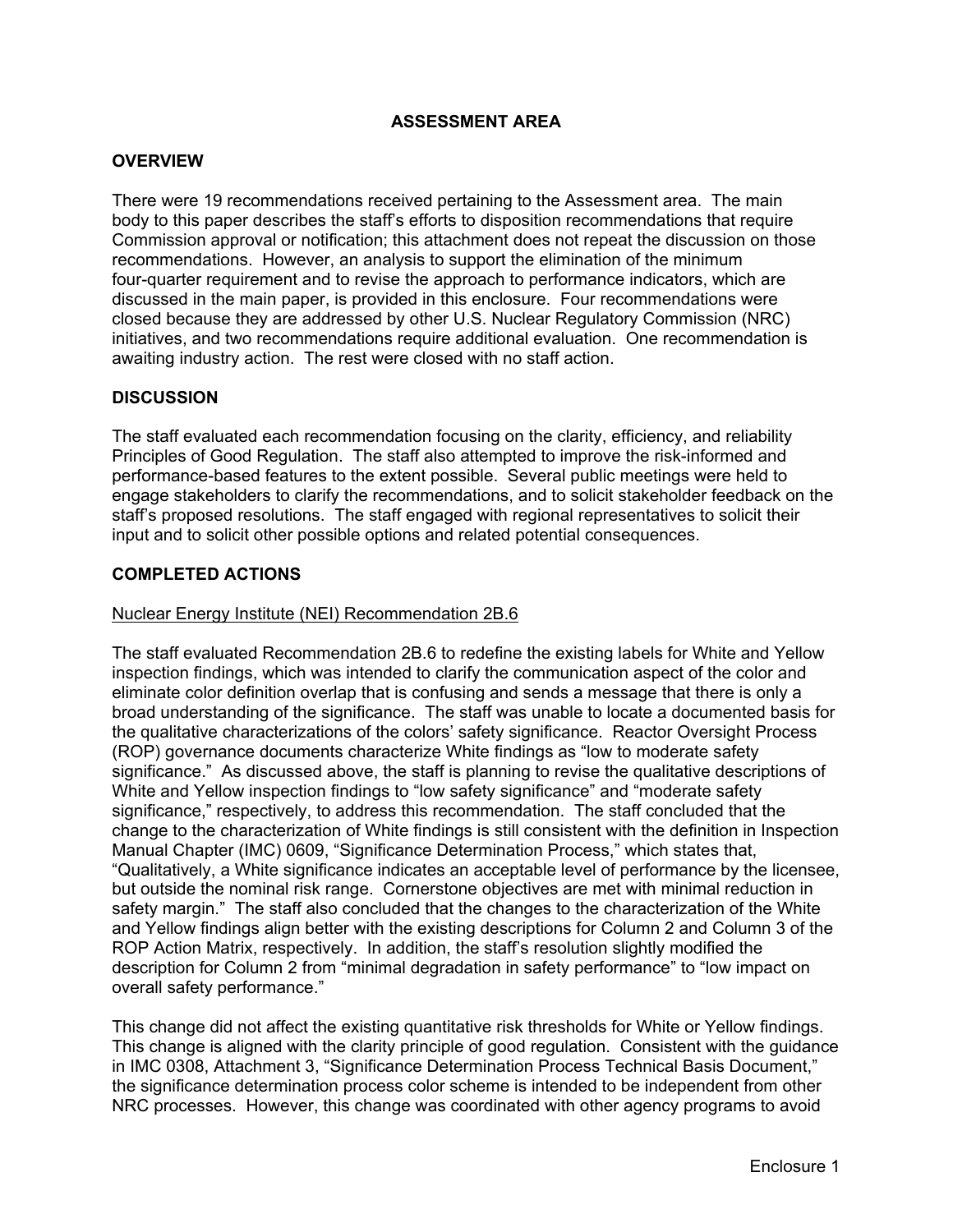any considerable conflicts. The staff notified the Commission of this change in a Commissioner Assistants Note dated April 2, 2019 (Agencywide Documents Access and Management System Accession No. ML19029A704). This recommendation is closed, and the staff will incorporate the necessary document revisions if the Commission approves a revision to the Enforcement Policy to make conforming changes to that document.

### NEI Recommendation 2A

This recommendation suggested that the NRC discontinue issuing press releases for White inspection findings. It stated that White findings should be treated as normal variations in licensee performance. The staff worked with the Office of Public Affairs (OPA) to evaluate this recommendation and concluded that existing guidance for issuing press releases was not being applied consistently in all cases. The current guidance states that press releases would not normally be issued for a White inspection finding unless certain other conditions applied. OPA and the staff has resolved this issue by reinforcing existing guidance before issuing press releases for White inspection findings.

The staff will monitor the issuance of future press releases to ensure the guidance is followed. This action is consistent with the clarity and reliability Principles of Good Regulation. This recommendation is closed.

# **RECOMMENDATIONS REQUIRING ADDITIONAL EVALUATION**

# NEI Recommendation 4D

This recommendation is an industry action to standardize issue escalation practices. The industry recognizes a need to develop a process that formalizes the escalation of issues resulting from industry communications on inspection results and conclusions. The industry has not yet begun this effort.

# Staff Response

The Inspection Finding Review Board, part of the significance determination process (SDP), is expected to enhance communications from the NRC and licensee for safety-significant inspection findings. The staff will continue to discuss the status of this recommendation at periodic ROP public meetings and engage industry stakeholders when appropriate.

#### Transformation Initiative Recommendation 248

This recommendation stated that the ROP is more reactive than forward-looking. It further stated that the staff should be looking for leading indicators to assess licensee performance.

#### Staff Response

The staff is still evaluating this recommendation for further action. The ROP is performance-based, which by its nature is reactive, and not predictive. If the staff accepts the recommendation, additional enhancements may be identified some time in calendar year (CY) 2020.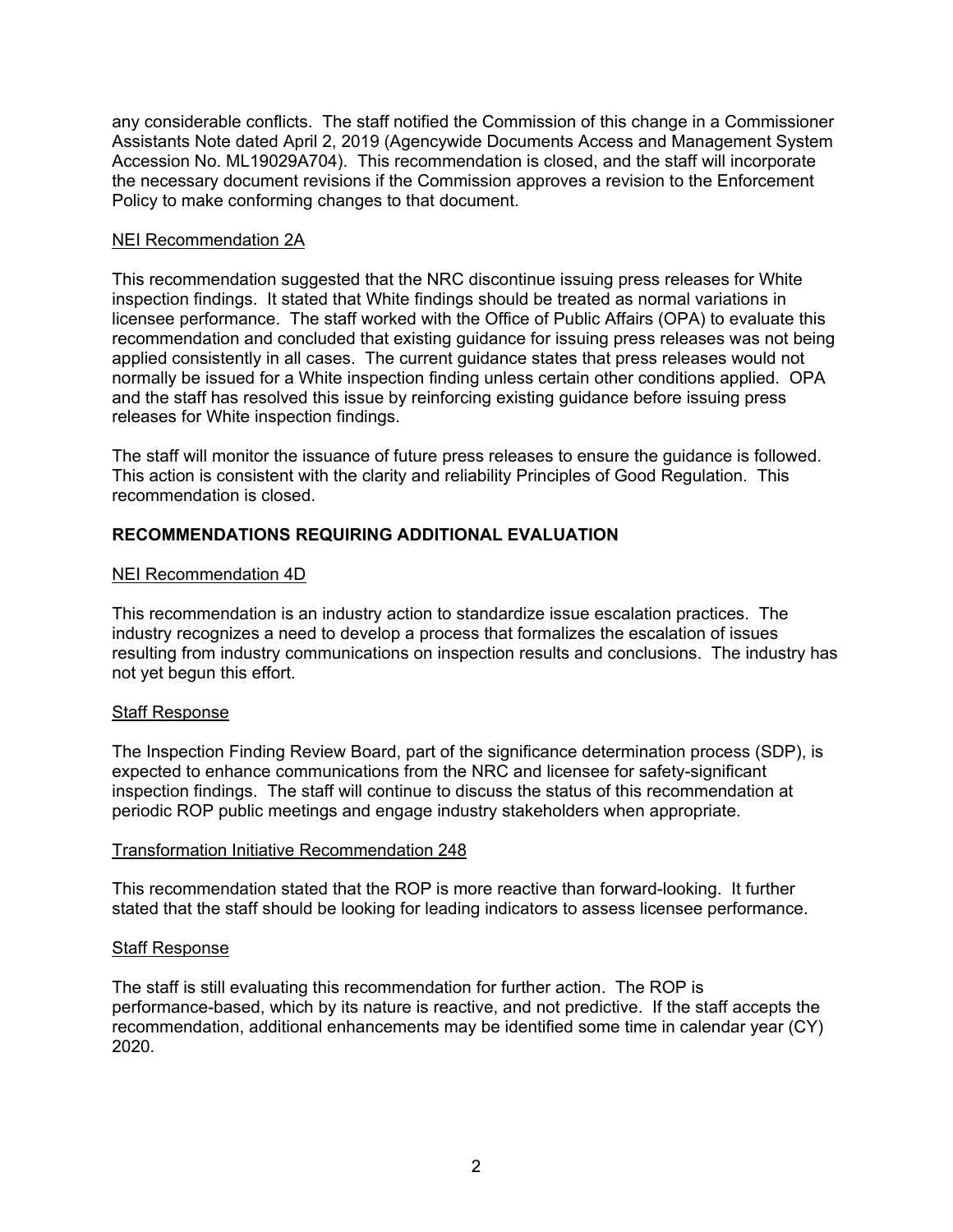# Transformation Initiative Recommendation 338

This recommendation stated that the staff should consider eliminating the cross-cutting aspect tool, which, in its current form, adds very little value with respect to the mission, and requires a significant resource effort. It further states that there could also be additional agency documentation resource savings by referring to the licensee's corrective action document associated with the non-escalated violations or findings.

# Staff Response

The staff will be conducting an effectiveness review of the cross-cutting issues process in CY 2019. The staff will recommend appropriate changes to the process depending on the results of the effectiveness review.

# Transformation Initiative Recommendation 430

This recommendation states that the staff should apply risk insights to determine if lowsignificance findings would result in meaningful improvements to safety. It states that the SDP should be used to determine safety significance of more serious findings. The staff should determine if correction of a finding that screens to very low significance (Green) would have an appreciable impact improving safety. If not, then the finding should not be issued, or there should be an alternate path to be considered "minor."

# Staff Response

The staff is keeping this recommendation open for further evaluation.

# **PARTIALLY ACCEPTED RECOMMENDATION**

#### NEI Recommendation 2B.1

This recommendation suggested that Columns 1 and 2 of the Action Matrix be combined into one column called "Nominal Plant Operation." According to NEI, column changes would only occur for Yellow or Red findings to eliminate the aggregation of White findings and to allow the licensee's corrective action program to work as designed in support of nominal plant operation.

Although this recommendation is consistent with the overall theme from several recommendations that the NRC's response to White inspection findings is at times not commensurate with the actual safety significance of the findings, the staff concluded that, because risk thresholds are not being changed, a clear distinction is needed between a licensee that has all Green Action Matrix inputs and one that has one or more White inputs.

This recommendation also suggested, in part, that the NRC should consider eliminating mandatory outreach to State Governors for Column 2 performance. The staff agrees that mandatory outreach to State Governors for all Column 2 plants should not normally be necessary. However, given the wide range of performance that may be represented by plants in Column 2 and the level of interest in licensee performance by State governments, the option for such engagement may still be appropriate. The staff is recommending a revision to provide flexibility in notifying State and local counterparts when a licensee transitions to Column 2; however, this would not be a requirement and would not require direct notification of the Governor. The Column 2 outreach to external stakeholders would be revised from the current